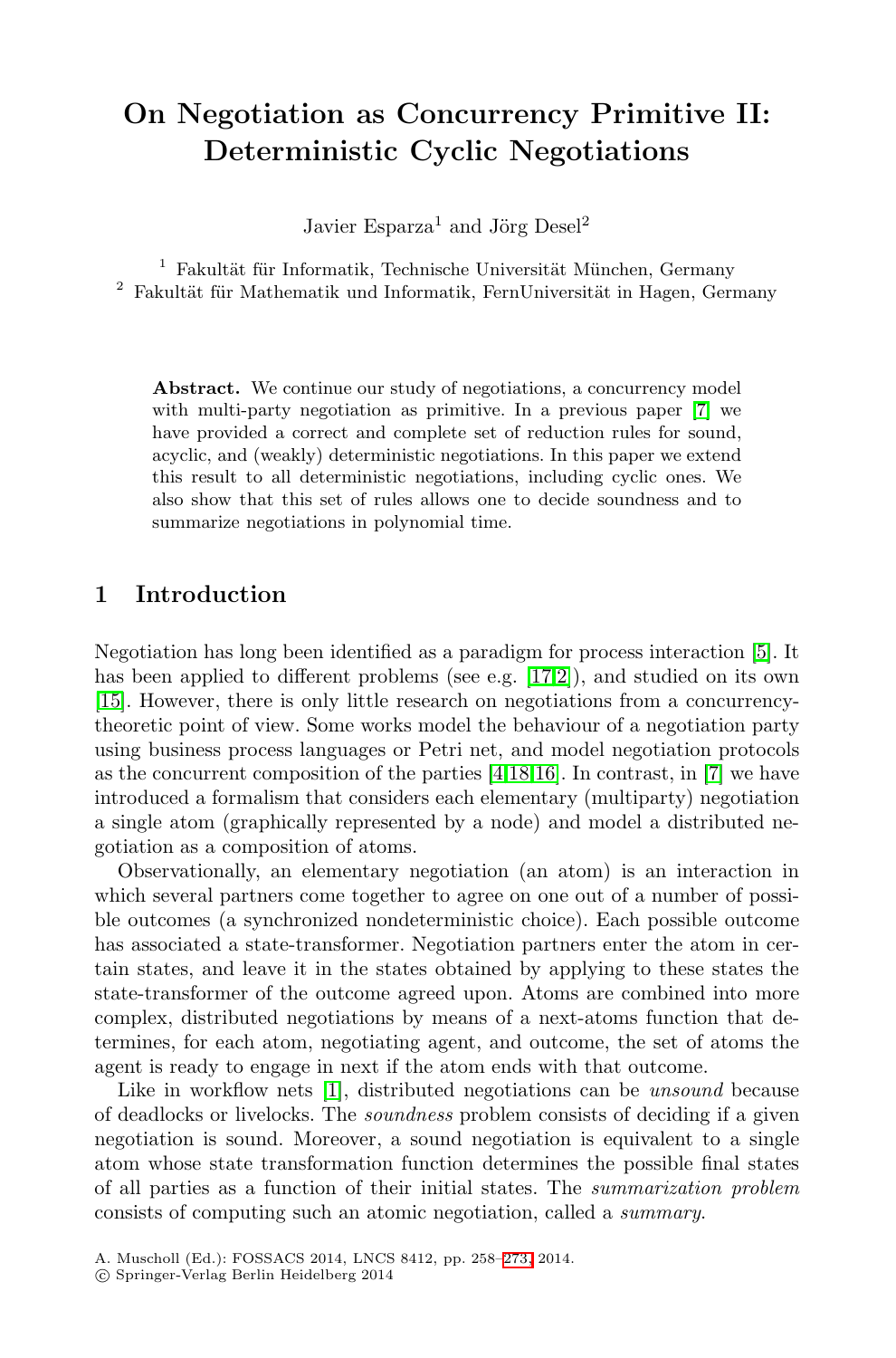Negotiations can simulate 1-safe Petri nets (see the arXiv version of [7]), which prov[es](#page-14-0) that the soundness problem and (a decision version of) the summarization problem are, unsurprisingly, PSPACE-complete. We have studied in [7] two subclasses: *deterministic* and *weakly deterministic* negotiations. Both have limited expressive power in comparison to general negotiations, but have natural semantic justifications (see [7]). Only deterministic negotiations are relevant for this paper. Loosely speaking, a negotiation is deterministic if, for each agent and each outcome of an atomic negotiation, the next-atom function yields only one next atom, i.e., each agent can always engage in one atom only.

We have shown in [7] that the soundness and summarization problems for *acyclic* deterministic negotiations can be solved in polynomial time. The algorithm progressively reduces the graphical representation of a negation to a simpler one by means of reduction rules. Each rule preserves soundness and summaries (i.e., the negotiation before the application of the rule is sound iff the negotiation after the application is sound, and both have the same summary). Reduction rules have been extensively applied to Petri nets or workflow nets, but [m](#page-14-4)ost of thi[s](#page-1-0) work has been devoted to the liv[en](#page-14-0)ess or soundness problems [[3,1](#page-4-0)2,13,11,6], and many rules do not preser[ve](#page-6-0) summaries.

<span id="page-1-0"></span>In [7] we conjectured that the addition of [a](#page-10-0) simple rule allowing one to reduce trivial cycles yields a complete set of rules for all sound deterministic negotiations. In this paper we prove this result, and we show that the number of rule applications required to summarize a negotiation is still polynomial. While the new rule is very simple, the proof of our result is involved. It is structured in several sections, and some technical proofs have been moved to an extended version of this paper [8]. Section 2 presents the main definitions of [7] in compact form. Section 3 introduces our reduction rules. Section 4 proves that the rules summarize all sound deterministic negotiations. Section 5 proves that the summarization of a sound negotiation requires a polynomial number of steps.

# **2 Negotiations: Syntax and Semantics**

We fix a finite set A of *agents*. Each agent  $a \in A$  has a (possibly infinite) nonempty set  $Q_a$  of *internal states*. We denote by  $Q_A$  the cartesian product  $\prod_{a\in A} Q_a$ . A *transformer* is a left-total relation  $\tau \subseteq Q_A \times Q_A$ . Given  $S \subseteq A$ , we say that a transformer  $\tau$  is an *S*-transformer if, for each  $a_i \notin S$ ,<br> $(a_i \ a_i \ a_{i-1}) (a' \ a' \ a' \ ) \in \tau$  implies  $a_i \equiv a'$ . So an  $(q_{a_1},...,q_{a_i},...,q_{a_{|A|}}), (q'_{a_1},...,q'_{a_i},...,q'_{a_{|A|}}) \right) \in \tau$  implies  $q_{a_i} = q'_{a_i}$ . So an S-transformer only transforms the internal states of agents in S.

**Definition 1.** *A* negotiation atom, *or just an* atom, *is a triple*  $n = (P_n, R_n, \delta_n)$ , *where*  $P_n \subseteq A$  *is a nonempty set of parties,*  $R_n$  *is a finite, nonempty set of out*comes, and  $\delta_n$  *is a mapping assigning to each outcome* r *in*  $R_n$  *a*  $P_n$ -transformer  $\delta_n(r)$ .

Intuitively, if the states of the agents before a negotiation  $n$  are given by a tuple  $q$  and the outcome of the negotiation is  $r$ , then the agents change their states to  $q'$  for some  $(q, q') \in \delta_n(r)$ .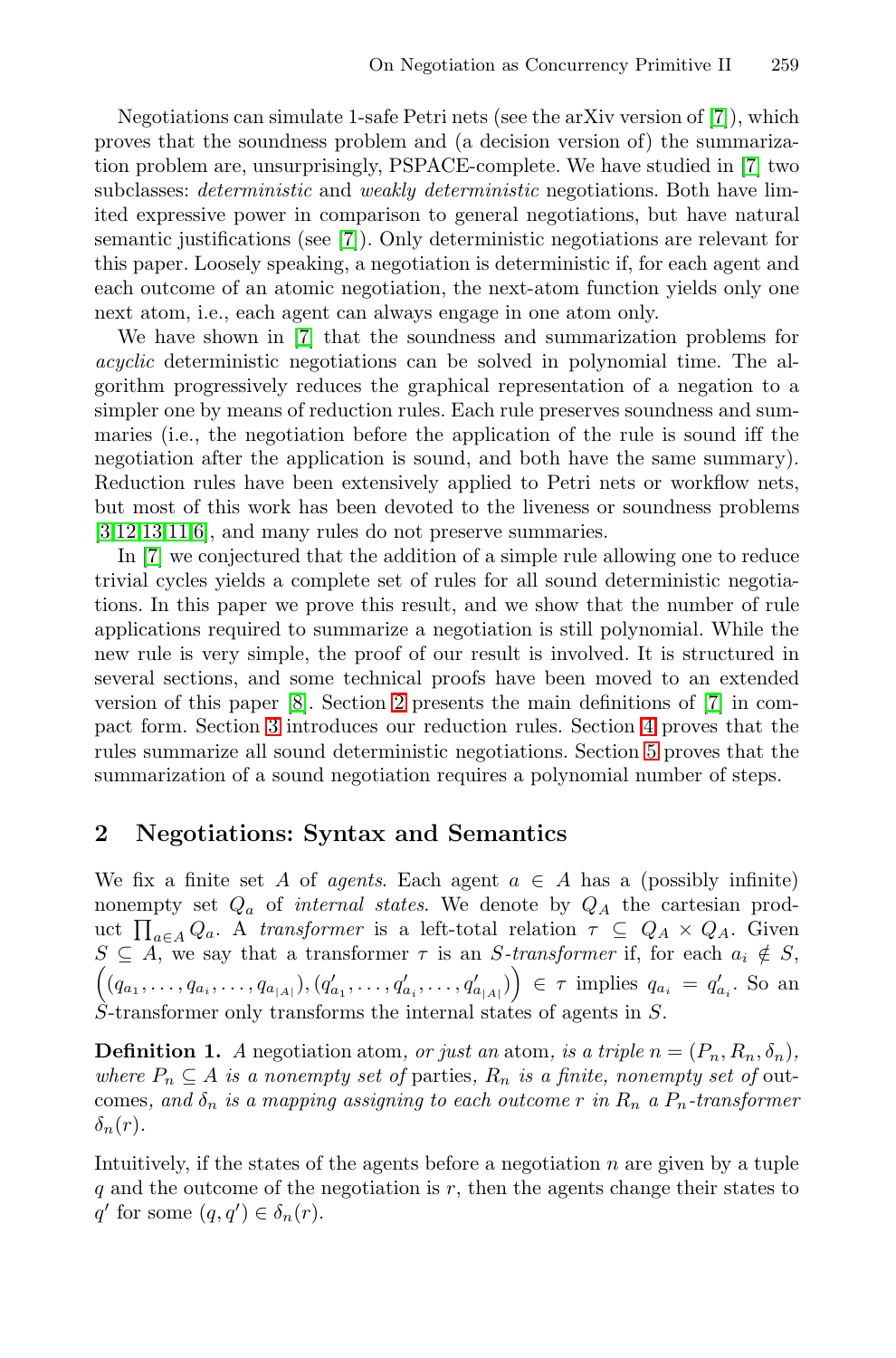<span id="page-2-0"></span>

**Fig. 1.** Acyclic and cyclic negotiations

For a simple example, consider a negotiation atom  $n_{FD}$  with parties F (Father) and D (teenage Daughter). The goal of the negotiation is to determine whether D can go to a party, and the time at which she must return home. The possible outcomes are yes and no. Both sets  $Q_F$  and  $Q_D$  contain a state  $\perp$  plus a state t for every time  $T_1 \le t \le T_2$  in a given interval  $[T_1, T_2]$ . Initially, F is in state  $t_f$ and D in state  $t_d$ . The transformer  $\delta_{n_{\text{FD}}}$  is given by:

 $\delta_{n_{fd}}(\mathtt{yes}) = \{((t_f, t_d), (t, t)) \mid t_f \le t \le t_d \vee t_d \le t \le t_f\}$  $\delta_{n_{fd}}(\texttt{no}) = \{((t_f, t_d), (\perp, \perp))\}\$ 

## **2.1 Combining Atomic Negotiations**

A negotiation is a composition of atoms. We add a *transition function* X that assigns to every triple  $(n, a, r)$  consisting of an atom n, a party a of n, and an outcome r of n a set  $\mathfrak{X}(n, a, r)$  of atoms. Intuitively, this is the set of atomic negotiations agent a is ready to engage in after the atom n, if the outcome is  $r$ .

**Definition 2.** *Given a finite set of atoms*  $N$ *, let*  $T(N)$  *denote the set of triples*  $(n, a, r)$  *such that*  $n \in N$ ,  $a \in P_n$ , and  $r \in R_n$ . A negotiation *is a tuple*  $N =$  $(N, n_0, n_f, \mathfrak{X})$ , where  $n_0, n_f \in N$  are the initial and final atoms, and  $\mathfrak{X}: T(N) \to$ 2<sup>N</sup> *is the* transition function*. Further,* N *satisfies the following properties:*

- *(1) every agent of A participates in both*  $n_0$  *and*  $n_f$ ;
- (2) for every  $(n, a, r) \in T(N)$ :  $\mathfrak{X}(n, a, r) = \emptyset$  iff  $n = n_f$ .

Negotiations are graphically represented as shown in Figure 1. For each atom  $n \in N$  we draw a black bar; for each party a of  $P_n$  we draw a white circle on the bar, called a *port*. For each  $(n, a, r) \in T(N)$ , we draw a hyperarc leading from the port of a in n to all the ports of a in the atoms of  $\mathfrak{X}(n, a, r)$ , and label it by r. Figure 1 shows two Father-Daughter-Mother negotiations. On the left, Daughter and Father negotiate with possible outcomes yes  $(y)$ , no  $(n)$ , and ask mother (am). If the outcome is the latter, then Daughter and Mother negotiate with outcomes yes, no. In the negotiation on the right, Father, Daughter and Mother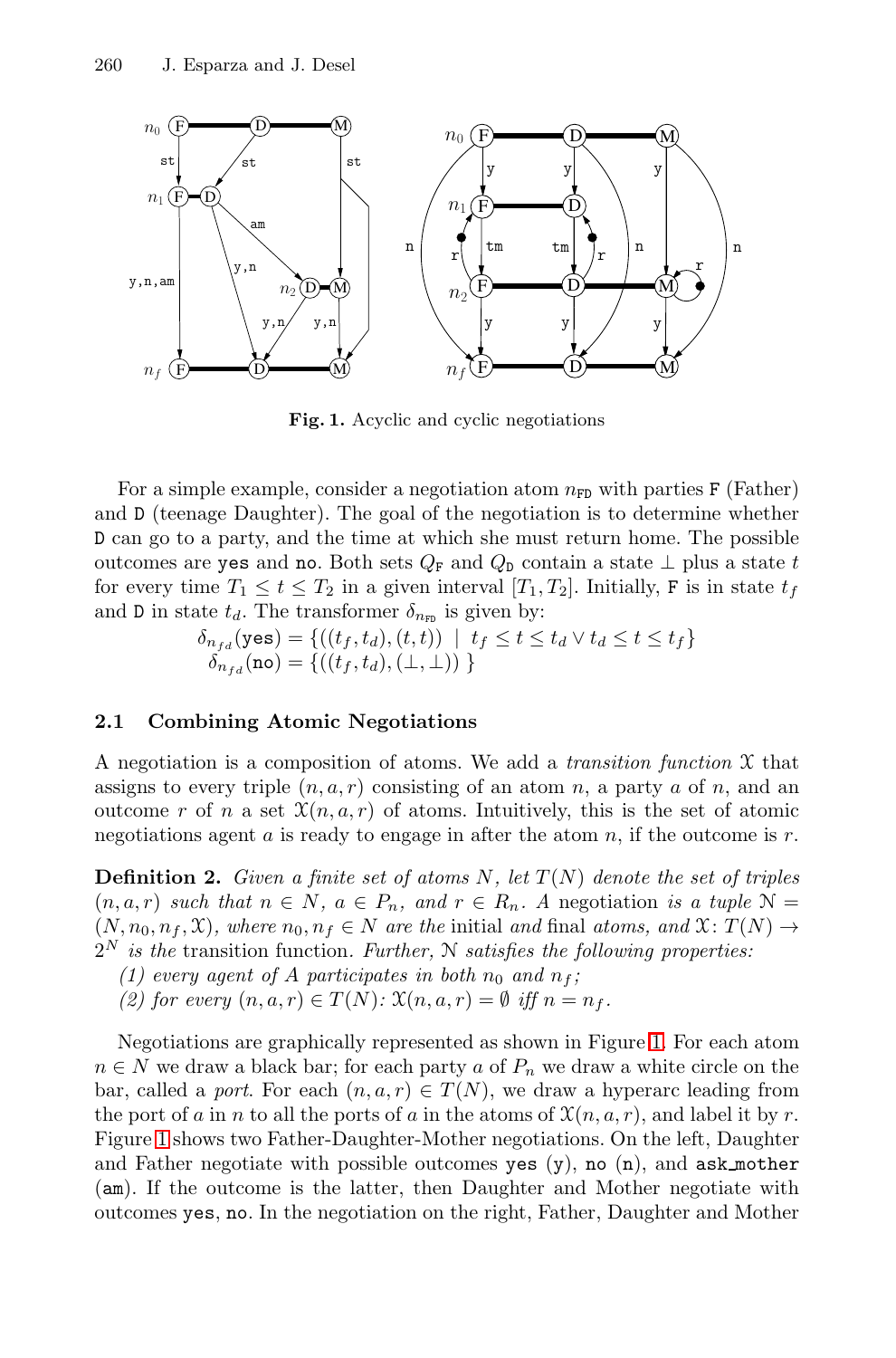negotiate with outcomes yes and no. If the outcome is yes, then Father and Daughter negotiate a return time (atom  $n_1$ ) and propose it to Mother (atom  $n_2$ ). If Mother approves ([out](#page-2-0)come yes), then the negotiation terminates, otherwise (outcome  $r$ ) Daughter and Father renegotiate the return time. For the sake of brevity we do not describe the transformers of the atoms.

**Definition 3.** The graph associated to a negotiation  $\mathcal{N} = (N, n_0, n_f, \mathcal{X})$  is the *directed graph with vertices* N *and edges*  $\{(n,n') \mid \exists (n,a,r) \in T(N) : n' \in$  $\mathcal{X}(n, a, r)$ . N *is* acyclic *if its graph has no cycles, otherwise it is cyclic.* 

The negotiation on the left of Figure 1 is acyclic, the one the right is cyclic.

#### **2.2 Semantics**

A *marking* of a negotiation  $\mathcal{N} = (N, n_0, n_f, \mathcal{X})$  is a mapping  $\boldsymbol{x} \colon A \to 2^N$ . Intuitively,  $x(a)$  is the set of atoms that agent a is currently ready to engage in next. The *initial* and *final* markings, denoted by  $x_0$  and  $x_f$  respectively, are given by  $\mathbf{x}_0(a) = \{n_0\}$  and  $\mathbf{x}_f(a) = \emptyset$  for every  $a \in A$ .

A marking *x* enables an atom *n* if  $n \in x(a)$  for every  $a \in P_n$ , i.e., if every party of n is currently ready to engage in it. If  $x$  enables  $n$ , then  $n$  can take place and its parties agree on an outcome  $r$ ; we say that  $(n, r)$  *occurs*. Abusing language, we will call this pair also an outcome. The occurrence of  $(n, r)$  produces [a](#page-2-0) next marking  $x'$  given by  $x'(a) = \mathfrak{X}(n, a, r)$  for  $a \in P_n$ , and  $x'(a) = x(a)$  for  $a \in A \setminus P_n$ . We write  $x \xrightarrow{(n,r)} x'$  to denote this, and call it a *small step*.

By this definition,  $x(a)$  is always either  $\{n_0\}$  or equals  $\mathfrak{X}(n, a, r)$  for some atom *n* and outcome *r*. The marking  $x_f$  can only be reached by the occurrence of  $(n_f, r)$  (r being a possible outcome of  $n_f$ ), and it does not enable any atom. Any other marking that does not enable any atom is considered a *deadlock*.

Reachable markings are graphically represented by tokens (dots) on arcs (on forking points of hyperarcs, respectively). Figure 1 shows on the right a marking in which F and D are ready to engage in  $n_1$  and M is ready to engage in  $n_2$ .

[We](#page-14-0) write  $x_1 \xrightarrow{\sigma}$  to denote that there is a sequence of small steps

 $x_1 \, \xrightarrow{\; (n_1,r_1)} \; x_2 \, \xrightarrow{\; (n_2,r_2)} \; \cdots \, \xrightarrow{\; (n_{k-1},r_{k-1})} \; x_k \, \xrightarrow{\; (n_k,r_k)} \; x_{k+1} \cdots$ 

such that  $\sigma = (n_1, r_1) \dots (n_k, r_k) \dots$  If  $x_1 \stackrel{\sigma}{\longrightarrow}$ , then  $\sigma$  is an *occurrence sequence* enabled by  $x_1$ . If  $\sigma$  is finite, then we write  $x_1 \stackrel{\sigma}{\longrightarrow} x_{k+1}$  and call  $x_{k+1}$ *reachable* from  $x_1$ . If  $x_1$  is the initial marking, then we call  $\sigma$  *initial occurrence sequence*. If moreover  $x_{k+1}$  is the final marking, then  $\sigma$  is a *large step*.

A negotiation can be associated an equivalent Petri net with the same occurrence sequences (see [7], arXiv version). However, the Petri net can be exponentially larger than the negotiation.

# **2.3 Soundness**

Following [1], we introduce a notion of well-formedness of a negotiation: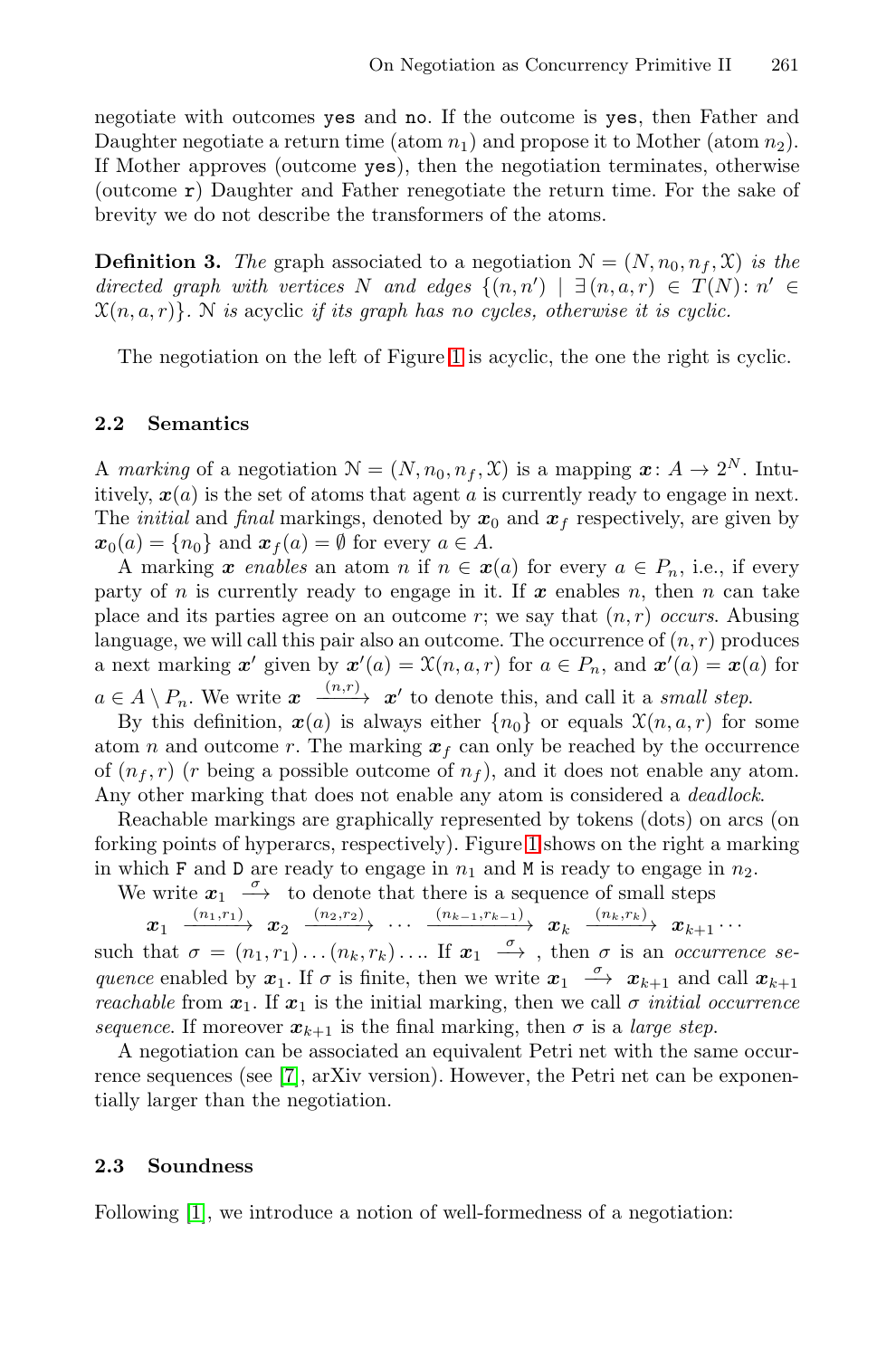**Definition 4.** *A negotiation is* sound *if* (a) *every atom is enabled at some reachable marking, and* (b) *every occurrence sequence from the initial marking is either a large step or can be extended to a large step.*

The negotiations of Figure 1 are sound. However, if we set in the left negotiation  $\mathfrak{X}(n_0, M, \mathtt{st}) = \{n_{DM}\}\$ instead of  $\mathfrak{X}(n_0, M, \mathtt{st}) = \{n_{DM}, n_f\}$ , then the occurrence sequence  $(n_0, \text{st})(n_{\text{FD}}, \text{yes})$  leads to a deadlock.

**Definition 5.** *Given a negotiation*  $N = (N, n_0, n_f, \mathcal{X})$ *, we attach to each outcome* r of  $n_f$  *a* summary transformer  $\langle N, r \rangle$  *as follows. Let*  $E_r$  *be the set of large steps of*  $N$  *that end with*  $(n_f, r)$ *. We define*  $\langle N, r \rangle = \bigcup_{\sigma \in E_r} \langle \sigma \rangle$ *, where for*  $\sigma = (n_1, r_1) \dots (n_k, r_k)$  *we define*  $\langle \sigma \rangle = \delta_{n_1}(r_1) \cdots \delta_{n_k}(r_k)$  *(each*  $\delta_{n_i}(r_i)$  *is a relation on* QA*; concatenation is the usual concatenation of relations).*

 $\langle \mathcal{N}, r \rangle (q_0)$  is the set of possible final states of the agents after the negotiation concludes with outcome r, if their initial states are given by  $q_0$ .

**Definition 6.** *Two negotiations*  $N_1$  *and*  $N_2$  *over the same set of agents are* equivalent *if they are either both unsound, or if they are both sound, have the same final outcomes (outcomes of the final atom), and*  $\langle N_1, r \rangle = \langle N_2, r \rangle$  for every *final outcome r. If*  $\mathcal{N}_1$  *and*  $\mathcal{N}_2$  *are equivalent and*  $\mathcal{N}_2$  *consists of a single atom then*  $\mathcal{N}_2$  *is the* summary *of*  $\mathcal{N}_1$ *.* 

<span id="page-4-0"></span>According to this definition, all unsound negotiations are equivalent: if soundness fails, we do n[ot](#page-2-0) care about the rest. However, an unsound negotiation can have occurrence sequences from the initial to the final marking, and two unsound (and thus equivalent) negotiations may have different such occurrence sequences.

**Definition 7.** *A negotiation* N *is deterministic if for every*  $(n, a, r) \in T(N)$ *there is an atom*  $n'$  *such that*  $\mathfrak{X}(n, a, r) = \{n'\}$ 

Graphically, a negotiation is deterministic if there are no proper hyperarcs. The negotiation on the left of Figure 1 is not deterministic (it contains a proper hyperarc for Mother), while the one on the right is deterministic. In the sequel, we often assum[e t](#page-14-0)hat a negotiation is sound and deterministic, and abbreviate "sound and deterministic negotiation" to SDN. For deterministic negotiations we write  $\mathfrak{X}(n, a, r) = n'$  instead of  $\mathfrak{X}(n, a, r) = \{n'\}.$ 

# **3 Reduction Rules for Deterministic Negotiations**

We present three equivalence-preserving reduction rules for negotiations. Two of them were already introduced in [7] (in a slightly more general version), while the iteration rule is new. Here we only consider deterministic negotiations.

A *reduction rule*, or just a rule, is a binary relation on the set of negotiations. Given a rule R, we write  $\mathcal{N}_1 \xrightarrow{R} \mathcal{N}_2$  for  $(\mathcal{N}_1, \mathcal{N}_2) \in R$ . A rule R is *correct* if it preserves equivalence, i.e., if  $\mathcal{N}_1 \stackrel{R}{\longrightarrow} \mathcal{N}_2$  implies  $\mathcal{N}_1 \equiv \mathcal{N}_2$ . This implies that  $\mathcal{N}_1$  is sound iff  $\mathcal{N}_2$  is sound. Given a set of rules  $\mathcal{R} = \{R_1, \ldots, R_k\}$ , we denote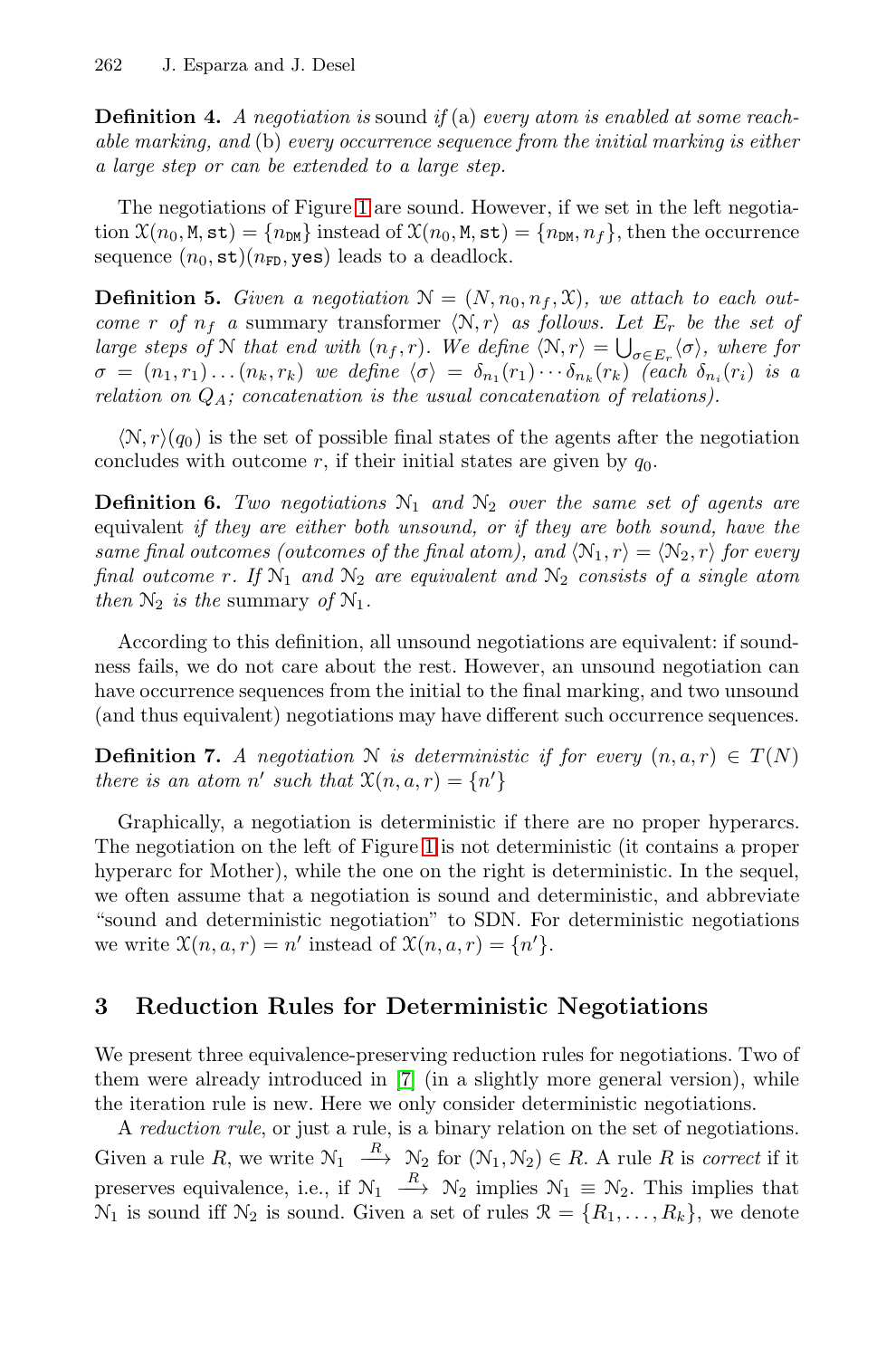by  $\mathcal{R}^*$  the reflexive and transitive closure of  $R_1 \cup \ldots \cup R_k$ . We call  $\mathcal{R}$  *complete with respect to a class of negotiations* if, for every negotiation N in the class, there is a negotiation  $\mathcal{N}'$  consisting of a single atom such that  $\mathcal{N} \xrightarrow{\mathcal{R}^*} \mathcal{N}'$ . We describe rules as pairs of a *guard* and an *action*;  $N_1 \longrightarrow N_2$  holds if  $N_1$ satisfies the guard and  $\mathcal{N}_2$  is a possible result of applying the action to  $\mathcal{N}_1$ .

*Merge rule.* Intuitively, the *merge rule* merges two outcomes with identical next enabled atoms into one single outcome.

# **Definition 8.** *Merge rule*

**Guar[d](#page-12-0)**: N contains an atom n with two distinct outcomes  $r_1, r_2 \in R_n$  such *that*  $\mathfrak{X}(n, a, r_1) = \mathfrak{X}(n, a, r_2)$  *for every*  $a \in A_n$ *.* 

**Action***:* (1)  $R_n \leftarrow (R_n \setminus \{r_1, r_2\}) \cup \{r_f\}$ *, where*  $r_f$  *is a fresh name.* (2) For all  $a \in P_n$ :  $\mathfrak{X}(n, a, r_f) \leftarrow \mathfrak{X}(n, a, r_1)$ .  $(3)$   $\delta(n, r_f) \leftarrow \delta(n, r_1) \cup \delta(n, r_2)$ .

*Shortcut rule.* Intuitively, the shortcut rule merges the outcomes of two atoms that can occur one after the other into one single outcome with the same effect. The examples in Figure 6 illustrate the definition (ignore the big circles for the moment): in both negotiations the outcome  $(n, r'_f)$  is a "shortcut" of the outcome  $(n, r)$  followed by  $(n', r')$ .

**Definition 9.** *Given atoms*  $n, n'$ , we say that  $(n, r)$  unconditionally enables  $n'$ *if*  $P_n \supseteq P_{n'}$  and  $\mathfrak{X}(n, a, r) = n'$  for every  $a \in P_{n'}$ .

Observe that, if  $(n, r)$  unconditionally enables  $n'$ , then, for *every* marking x that enables *n*, the marking  $x'$  given by  $x \xrightarrow{(n,r)} x'$  enables *n'*. Moreover, *n'* can only be disabled by its own occurrence.

#### **Definition 10.** *Shortcut rule for deterministic negotiations*

**Guard**: N contains an atom n with an outcome r and an atom  $n'$ ,  $n' \neq n$ , such *that*  $(n, r)$  *unconditionally enables n'.* 

**Action**: (1)  $R_n \leftarrow (R_n \setminus \{r\}) \cup \{r'_f \mid r' \in R_{n'}\}$ , where  $r'_f$  are fresh names.

- *(2) For all*  $a \in P_{n'}$ ,  $r' \in R_{n'}$ :  $\mathfrak{X}(n, a, r'_{f}) \leftarrow \mathfrak{X}(n', a, r')$ . *For all*  $a \in P \setminus P_{n'}$ ,  $r' \in R_{n'}$ :  $\mathfrak{X}(n, a, r'_f) \leftarrow \mathfrak{X}(n, a, r)$ *.*
- (3) For all  $r' \in R_{n'}$ :  $\delta_n(r'_f) \leftarrow \delta_n(r) \delta_{n'}(r')$ .
- (4) If  $\mathfrak{X}^{-1}(n') = \emptyset$  after (1)-(3), then remove n' from N, where  $\mathfrak{X}^{-1}(n') = \{(\tilde{n}, \tilde{a}, \tilde{r}) \in T(N) \mid n' \in \mathfrak{X}(\tilde{n}, \tilde{a}, \tilde{r})\}.$

*Iteration rule.* Loosely speaking, the iteration rule replaces the iteration of a negotiation by one single atom with the same effect.

**Definition 11.** *Iteration rule*

**Guard:** N *contains an atom* n with an *outcome* r *such that*  $\mathfrak{X}(n, a, r) = n$  *for every party* a *of* n*.*

**Action:**  $(1)$   $R_n \leftarrow \{r'_f \mid r' \in R_n \setminus \{r\}\}.$ (2) For every  $r'_f \in R_n$ :  $\delta_n(r'_f) \leftarrow \delta_n(r)^* \delta_n(r')$ .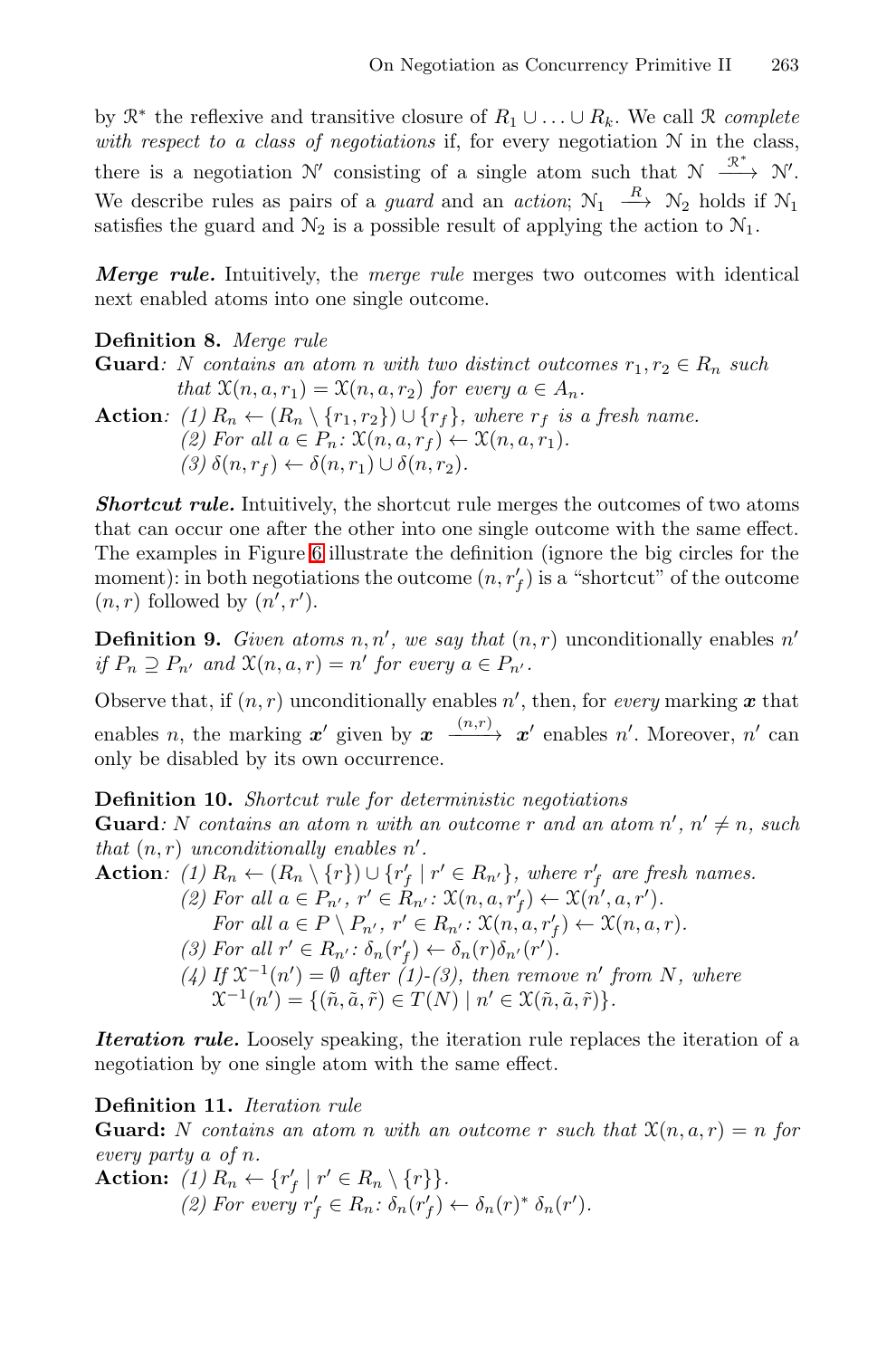<span id="page-6-1"></span><span id="page-6-0"></span>**Proposition 1.** *If the application of the shortcut, merge or iteration rule to a deterministic negotiation* N *yields negotiation* N' *then* N' *is deterministic, too.* 

**Theorem 1.** *The merge, shortcut, and iteration rules are correct.*

*Proof.* Correctness of the [me](#page-14-0)rge and iteration rules is obvious. The correctness of a more general version of the shortcut rule is proved in  $[7]^1$ .

# **4 Completeness**

In [7] we show that every sound and weakly deterministic acyclic negotiation can be summarized to a single atom, and that in the deterministic case the number of rule applications is polynomial (actually, [7] provides a sharper bound than the one in this theorem):

**Theorem 2 ([7]).** *Every sound deterministic acyclic negotiation* N *can be re*duced to a single atom by means of  $|N|^2 + |Out(N)|$  applications of the merge *and shortcut rules, where* N *is the set of atoms of* N*, and Out*(N) *is the set of all outcomes of all atoms of* N*.*

In the rest of [th](#page-2-0)e paper we prove that, surprisingly, the addition of the very simple iteration rule suffices to extend this result to cyclic deterministic negotiations, although with a higher exponent. The argument is complex and requires a det[ai](#page-7-0)led analysis of the structure of SDNs.

In this section we present the completeness proof, while the complexity result is presented in the next. We illustrate the reduction algorithm by means of an example. Figure 2 (a) shows a cyclic SDN similar to the Father-Daughter-Mother negotiation on the right of Figure 1. We identify an "almost acyclic" fragment, given by atom  $n_2$  with outcome a and atom  $n_4$  with outcome b. Intuitively, "almost acyclic" means that the fragment can be obtained by "merging" the initial and final atoms of an acyclic SDN; in our example, this is the acyclic SDN shown in Figure 2 (b). This acyclic SDN can be summarized using the shortcut and merge rules. If we apply the same sequence of rules to the fragment mentioned before (with the exception of the last rule, which reduces a negotiation with two different atoms and one single outcome to an atomic negotiation) we obtain the negotiation shown in (c). The self-loop can now be eliminated with the help of the iteration rule, and the procedure can be iterated: we again identify an "almost acyclic" fragment, (d) shows the corresponding acyclic SDN. Its reduction yields the the negotiation shown in (e). The self-loops are eliminated by the iteration rule, yielding an acyclic negotiation, which can be summarized.

In order to prove completeness we must show that every cyclic SDN contains at least one almost acyclic fragment, which is non-trivial. The proof has three parts: We first show that every cyclic SDN has a *loop*: an occurrence sequence from some reachable marking *x* back to *x*. Then we show that each minimal

<sup>1</sup> The rule of [7] has an additional condition in the guard which is always true for deterministic negotiations.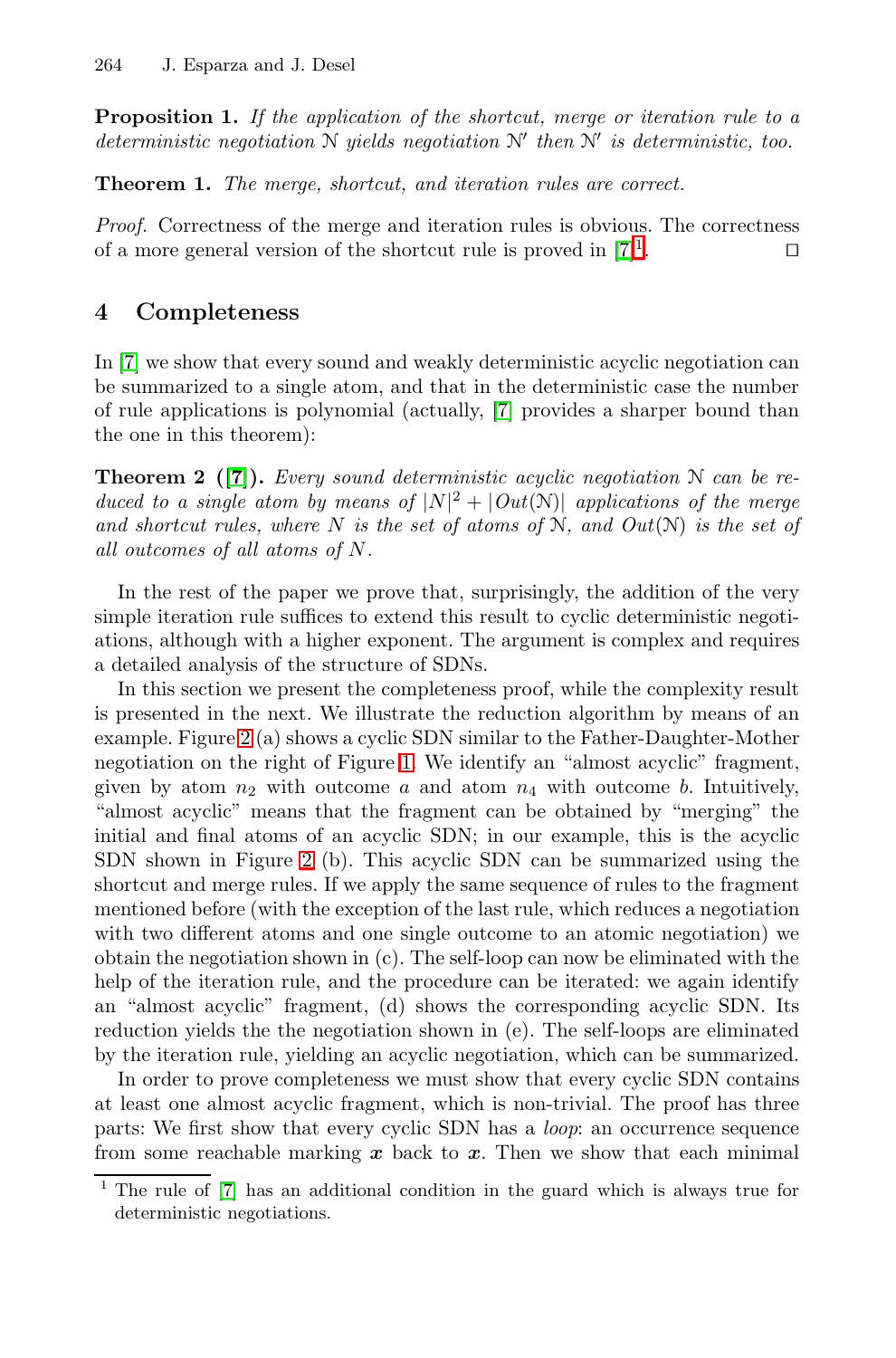

<span id="page-7-0"></span>**Fig. 2.** The reduction procedure

loop has a *synchronizer*: an atom involving each agent that is party of any atom of the loop. Finally we show how to use synchronizers to identify a nonempty and almost acyclic fragment.

## **4.1 Lassos and Loops**

<span id="page-7-1"></span>**Definition 12.** *A* lasso *of a negotiation is a pair*  $(\rho, \sigma)$  *of occurrence sequences* such that  $\sigma$  *is not the empty sequence and*  $x_0 \rightarrow x \rightarrow x$  *for some marking x. A* loop *is an occurrence sequence* σ *such that*  $(ρ, σ)$  *is a lasso for some*  $ρ$ *. A* minimal loop *is a loop*  $\sigma$  *satisfying the property that there is no other loop*  $\sigma'$ *such that the set of atoms in*  $\sigma'$  *is a proper subset of the set of atoms in*  $\sigma$ *.* 

Observe that lassos and loops are behavioural notions, i.e., structures of the reachability graph of a negotiation. The following result establishes relations between loops and cycles, where cycles are defined on the graph of a negotiation.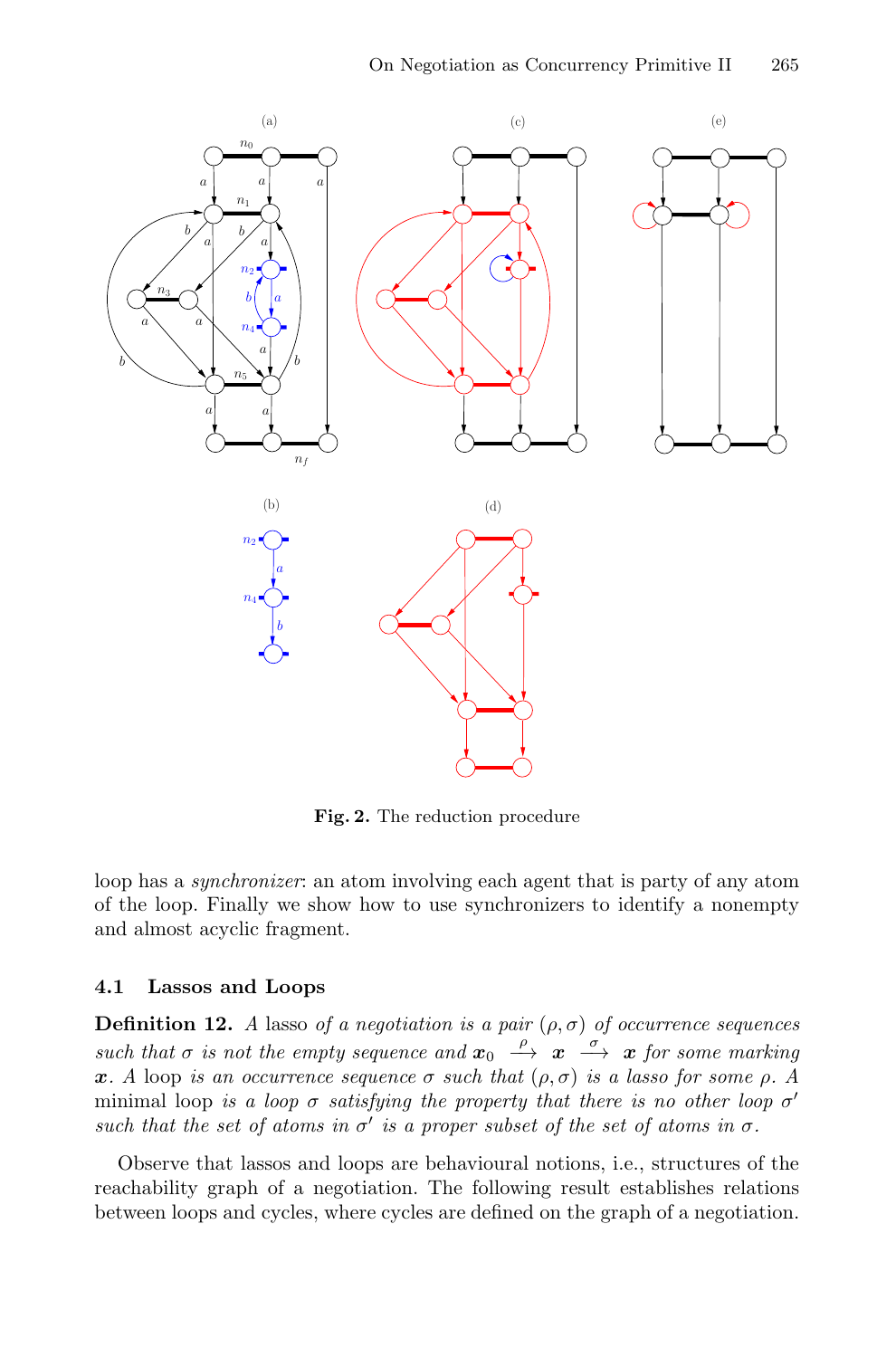<span id="page-8-0"></span>

**Fig. 3.** Two sound and cyclic negotiations

**Lemma 1.** *(1) Every cyclic SDN has a loop.*

*(2) The set of atoms of a minimal loop generates a strongly connected subgraph of the graph of the considered negotiation.*

*Proof.* See [8]. □

# <span id="page-8-1"></span>**4.2 Synchronizers**

**Definition 13.** *A loop*  $\sigma = (n_1, r_1) \dots (n_k, r_k)$  *[is](#page-7-0)* synchronized *if there is an atom*  $n_i$  *in*  $\sigma$  *such that*  $P_i \subseteq P_i$  *for*  $1 \leq j \leq k$ *, i.e., every party of every atom in the loop is also a party of*  $n_i$ *. We call*  $n_i$  *a* synchronizer *of the loop. An atom is a synchronizer of a negotiation if it is a synchronizer of at least one of its loops.*

Each loop  $x \xrightarrow{(n,r)} x$  is synchronized. In the graph of a negotiation, such a loop appears as a self-loop, i.e., as an edge from atom  $n$  to atom  $n$ .

Some of the loops of the SDN shown in Figure 2 (a) are  $(n_1, a)$   $(n_2, a)$   $(n_4, a)$   $(n_5, b)$ ,  $(n_1, b)$   $(n_3, a)$   $(n_5, b)$ , and  $(n_2, a)$   $(n_4, b)$ . The first loop is synchronized by  $(n_1, a)$  and by  $(n_5, b)$ [, t](#page-7-1)he two others are synchronized by all their outcomes.

The main result of this paper is strongly based on the following lemma.

**Lemma 2.** *Every minimal loop of a SDN is synchronized.*

*Proof.* See [8] □

The negotiation on the left in Figure 3 shows that Lemma 1(1) holds only in the deterministic case. It is sound and cyclic, but has no loops, because the only big step is  $n_0 n_1 n_2 n_1 n_f$  (all atoms have only one outcome, whose name is omitted).

Lemma 2 does not hold for arbitrary (i.e., non-deterministic) sound negotiations. For the negotiation on the right of Figure 3 (the name of the outcome is again omitted), the sequence  $n_1 n_2$  is a loop without synchronizers.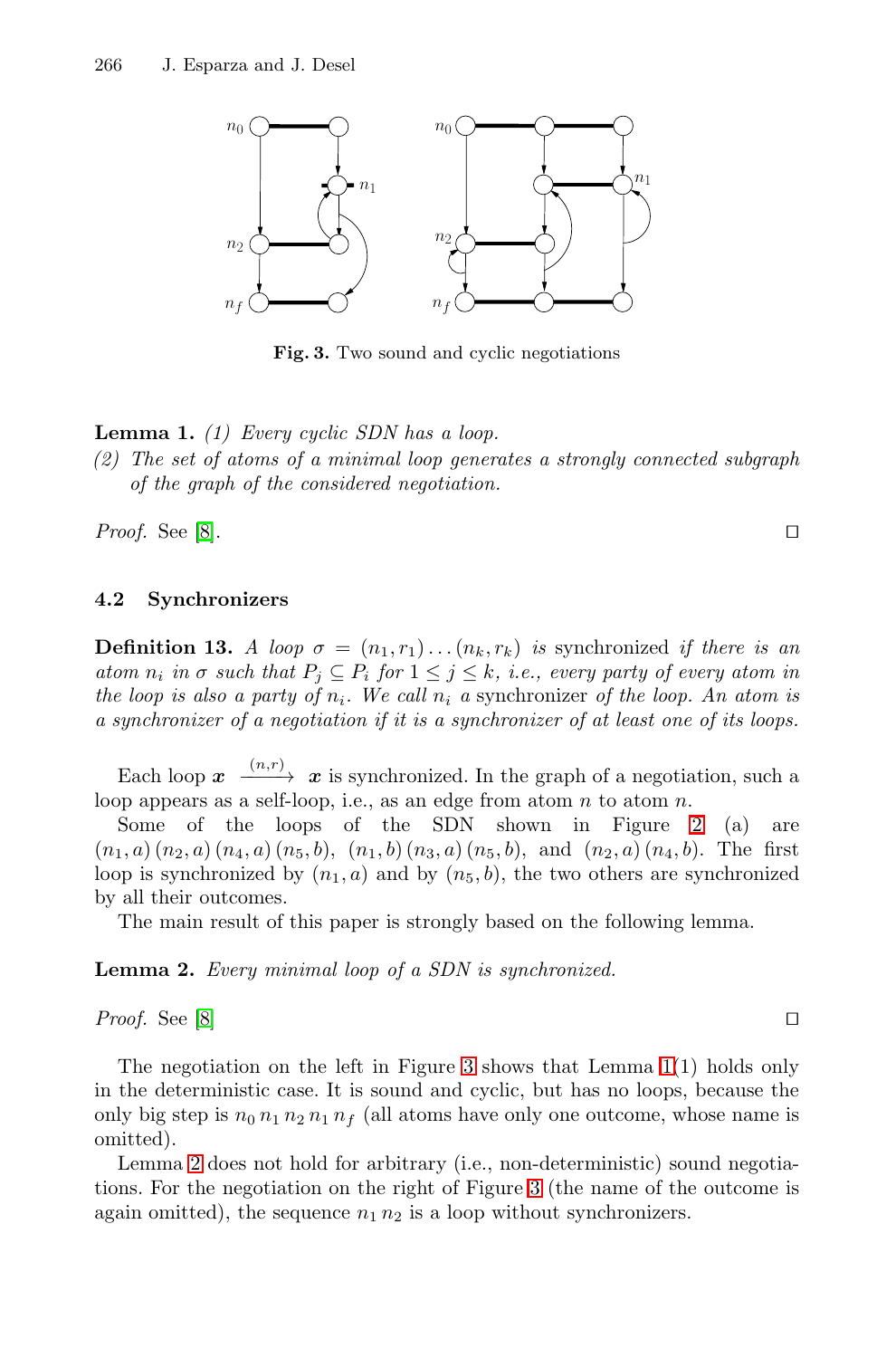#### **4.3 Fragments**

We assign to each atom n of an SDN a "fragme[nt"](#page-9-0)  $\mathcal{F}_n$  as follows: we take all the loops synchronized by n, and (informally) define  $\mathcal{F}_n$  as the atoms and outcomes that appear in these loops. Figure 4 (a) and (c) show  $\mathcal{F}_{n_1}$  and  $\mathcal{F}_{n_2}$  for the SDN of Figure 2. Since a cyclic SDN has at least one loop and hence also a minimal one, and since every loop has a synchronizer, at least one of the fragments of a cyclic SDN is nonempty.

Given a fragment  $\mathcal{F}_n$ , let  $\mathcal{N}_n$  denote the negotiation obtained by, intuitively, "splitting" the atom  $n$  into an initial and a final atom. Figure 4 (b) and (d) show the "splittings"  $\mathcal{N}_{n_1}$  and  $\mathcal{N}_{n_2}$  of  $\mathcal{F}_{n_1}$  and  $\mathcal{F}_{n_2}$ . Not all fragments are almost acyclic. For instance,  $\mathcal{N}_{n_1}$  is not acyclic, and so  $\mathcal{F}_{n_1}$  is not almost acyclic. However, we prove that if a fragment is not almost acyclic, then it contains a smaller fragment (for instance,  $\mathcal{F}_{n_1}$  contains  $\mathcal{F}_{n_2}$ ). This shows that every minimal fragment is almost acyclic.

<span id="page-9-0"></span>

Fig. 4. Fragments of the SDN of Figure 2(a) and their "splittings"

<span id="page-9-1"></span>**Definition 14.** Let  $\mathcal{L}$  be a set of loops of N. Abusing language, we write  $(n, r) \in$ L *resp.* n ∈ L *to denote that* (n, r) *resp.* n *appears in some loop of* L*. The* projection *of an atom*  $n = (P_n, R_n, \delta_n) \in \mathcal{L}$  *onto*  $\mathcal{L}$  *is the atom*  $n_{\mathcal{L}} = (P_{\mathcal{L}}, R_{\mathcal{L}}, \delta_{\mathcal{L}})$ *, where*  $P_{\mathcal{L}} = P_n$ ,  $R_{\mathcal{L}} = \{r \mid (n, r) \in \mathcal{L}\}$ , and  $\delta_{\mathcal{L}}((n_{\mathcal{L}}, r)) = \delta((n, r))$  for every  $(n, r) \in \mathcal{L}$ .

**Definition 15.** *Let* s *be an atom of a negotiation* N*, and let* L *be the set of loops synchronized by s. The s-fragment of* N *is the pair*  $\mathcal{F}_s = (F_s, \mathcal{X}_s)$ *, where*  $F_s = \{n_{\mathcal{L}} \mid n \in \mathcal{L}\}\$ and  $\mathfrak{X}_s(n_{\mathcal{L}}, a, r) = \mathfrak{X}(n, a, r)$  *for every*  $a \in P_{\mathcal{L}}\$ and  $r \in R_{\mathcal{L}}\$ .

*The* s-negotiation of N is the negotiation  $N_s = (N_s, n_{s0}, n_{sf}, \mathcal{X}'_s)$ , where  $N_s$ *contains the atoms of*  $F_s$  *plus a fresh atom*  $n_{sf}$ ;  $n_{s0} = s_{\mathcal{L}}$ ; and

$$
\mathcal{X}'_s(n_{\mathcal{L}}, a, r) = \begin{cases} \mathcal{X}(n, a, r) & \text{if } \mathcal{X}(n, a, r) \neq s \\ n_{sf} & \text{otherwise} \end{cases}
$$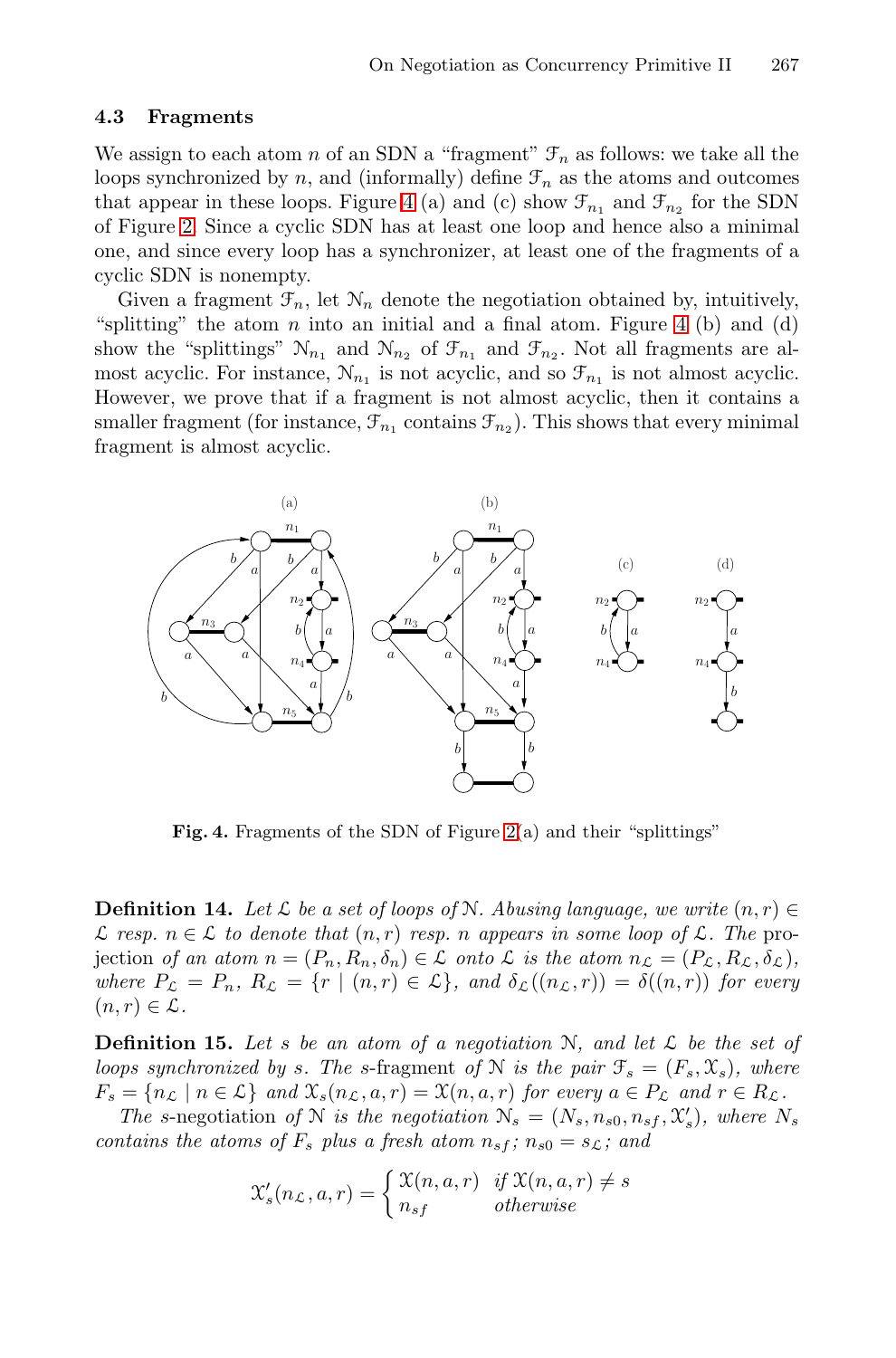**Lemma 3.** *A cyclic SDN contains an atom n such that*  $N_n$  *is an acyclic SDN.* 

*Proof.* See [8] □

The example on the left of Figure 3 shows that this result does not hold for the non-deterministic case.

#### **4.4 The Reduction Procedure**

We can now formulate a reduction procedure to summarize an arbitrary SDN.

**Input:** a deterministic negot[iat](#page-6-1)ion  $\mathcal{N}_0$ ;

- 1  $\mathcal{N} \leftarrow$  result of exhaustively applying the merge rule to  $\mathcal{N}_0$ ;<br>2 while  $\mathcal{N}$  is cyclic **do**
- 2 **while** N is cyclic **do**
- 3 select  $s \in N$  such that  $\mathcal{N}_s$  is acyclic;<br>4 apply to  $\mathcal N$  the sequence of rules used
- appl[y](#page-7-1) [t](#page-8-1)o N the sequence of rules used to summarize  $N_s$  (but the last);
- <span id="page-10-0"></span>5 apply the it[er](#page-9-1)ation rule to s;
- 6 exhaustively apply the merge rule
- 7 apply the reduction sequence of Theorem 2

**Theorem 3.** *The reduction procedure returns a summary of*  $\mathcal{N}_0$  *iff*  $\mathcal{N}_0$  *is sound.* 

<span id="page-10-1"></span>*Proof.* By induction on the number k of atoms of  $N$  that synchonize at least one loop. If  $k = 0$ , then by Lemma 1 and 2 N is acyclic, and the result follows from Theorem 2. If  $k > 0$ , then by Lemma 3 N contains an almost acylic fragment  $\mathcal{F}_s$ , and so  $\mathcal{N}_s$  is acyclic. Since the sequence of rules of line 4 summarizes  $\mathcal{N}_s$ , its application to N ends with a negotiation having a unique self-loop-outcome on s. After removing this outcome with the iteration rule in line 5, we obtain a SDN with  $k-1$  synchronizers, which can be summarized by induction hypothesis (line 6 is not necessary for completeness, but required for the complexity result of the next section).

# **5 Complexity**

We analyze the number of rule applications required by the reduction procedure. Let  $N_i = (N_i, n_{0i}, n_{fi}, \mathcal{X}_i)$  be the negotiation before the *i*-th execution of the while-loop. We next collect some basic properties of the sequence  $N_1, N_2, \ldots$ 

**Lemma 4.** *For every*  $i \geq 1$ *:* (a)  $N_{i+1} \subseteq N_i$ *;* (b) the merge rule cannot be applied *to*  $\mathcal{N}_i$ *; and (c)*  $\mathcal{N}_{i+1}$  *has fewer synchronizers than*  $\mathcal{N}_i$ *.* 

In particular, by (c) the while loop is executed at most  $|N_1| = |N_0|$  times.

*Proof.* (a) and (b) follow immediately from the definitions of the rules and the reduction algorithm. For (c), we observe that every synchronizer of  $\mathcal{N}_{i+1}$  is a synchronizer of  $N_i$ , but the atom s selected at the *i*-th loop execution is not a synchronizer of  $\mathcal{N}_{i+1}$ , because all loops synchronized by s are collapsed to self-loops on  $s$  during the  $i$ -th iteration of the loop, and then removed by the iteration rule.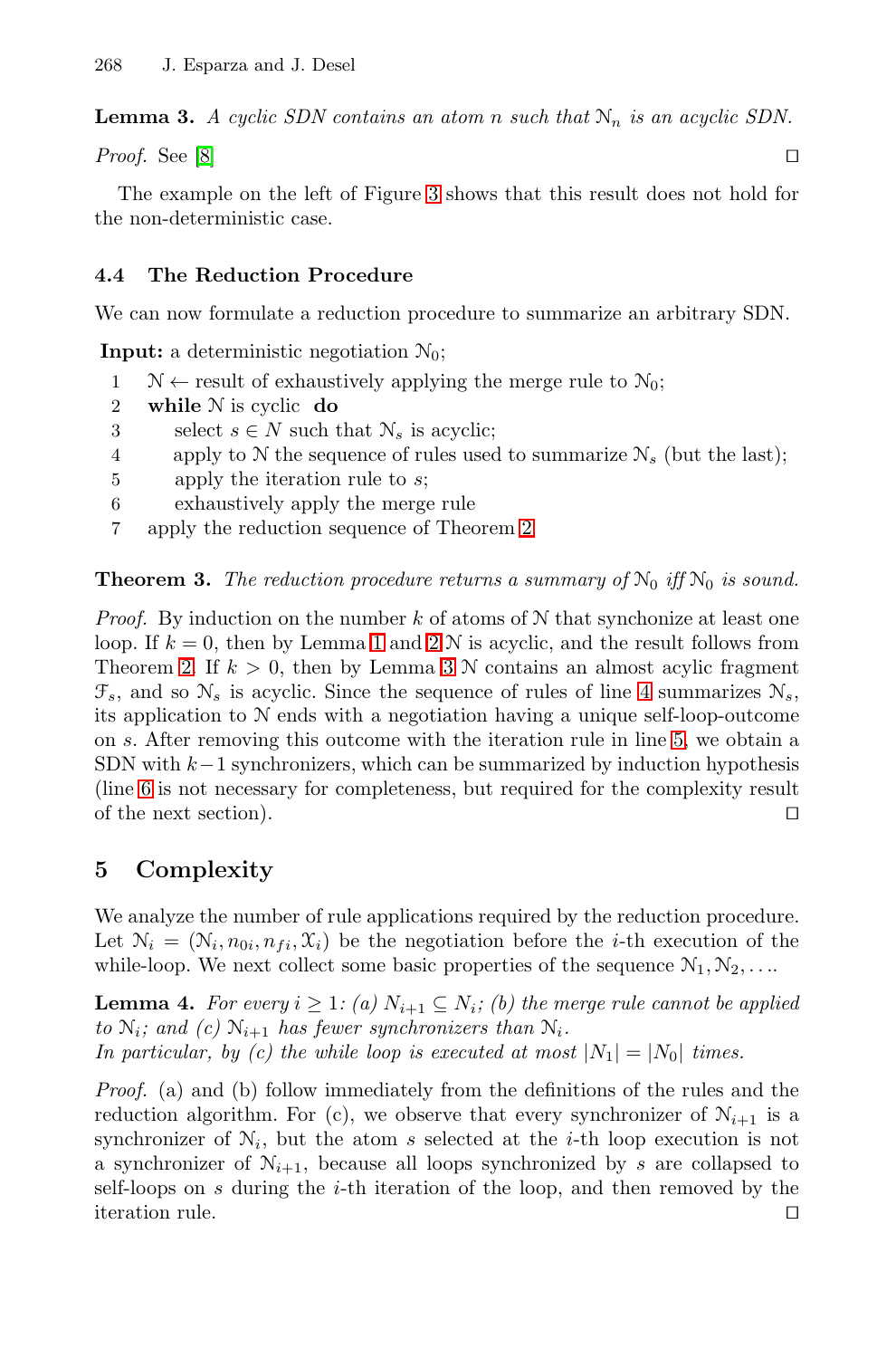By Theorem 2, during the  $i$ -th iteration of the [wh](#page-10-1)ile-loop line 4 requires at most  $|N_i|^2 + |Out(N_i)|$  rule applications. Line 5 only requires one application. Now, let  $\mathcal{N}'_i$  be the negotiation obtained after the exec[uti](#page-6-1)on of line 5. The number of rule applications of line 6 is clearly bounded by the number of outcomes of  $Out(\mathcal{N}'_i)$ . For the total number of rule applications  $Appl(\mathcal{N}_0)$  $Appl(\mathcal{N}_0)$  we then obtain

$$
Appl(\mathcal{N}_0) \le \sum_{i=1}^{|N_0|} (|N_i|^2 + |Out(\mathcal{N}_i)| + 1 + |Out(\mathcal{N}'_i)|)
$$
 Lemma 4(c) and  
Theorem 2

$$
\leq \sum_{i=1}^{\infty} (|N_0|^2 + 1 + |Out(\mathcal{N}_i)| + |Out(\mathcal{N}'_i)|) \qquad \text{Lemma 4(a)}
$$
  
\n
$$
\in \mathcal{O}(|N_0|^3 + |N_0| \sum_{i=1}^{|N_0|} |Out(\mathcal{N}_i)| + |Out(\mathcal{N}'_i)| ) \qquad (*)
$$

However, we cannot yet bound  $Appl(N_0)$  by a polynomial in  $|N_0|$  and  $|Out(N_0)|$ , because, in principle, the number of outcomes of  $\mathcal{N}_i$  or  $\mathcal{N}'_i$  might grow exponentially with i. Indeed, the shortcut rule can increase the number of outcomes. Consider the degenerate negotiation  $N$  with only one agent shown in Figure 5(a). N has one single loop, namely  $(n_1, a)$   $(n_3, a)$   $(n_4, b)$ . The corresponding fragment  $\mathcal{F}_{n_1}$  consists of the atoms and outcomes of this loop, and  $\mathcal{N}_{n_1}$  is shown below N. The negotiation  $N_{n_1}$  can be summarized by three applications of the shortcut rule, shown in the lower row of the figure. The upper row shows the result of application of the same rules to N.



**Fig. 5.** Reducing an SND with one agent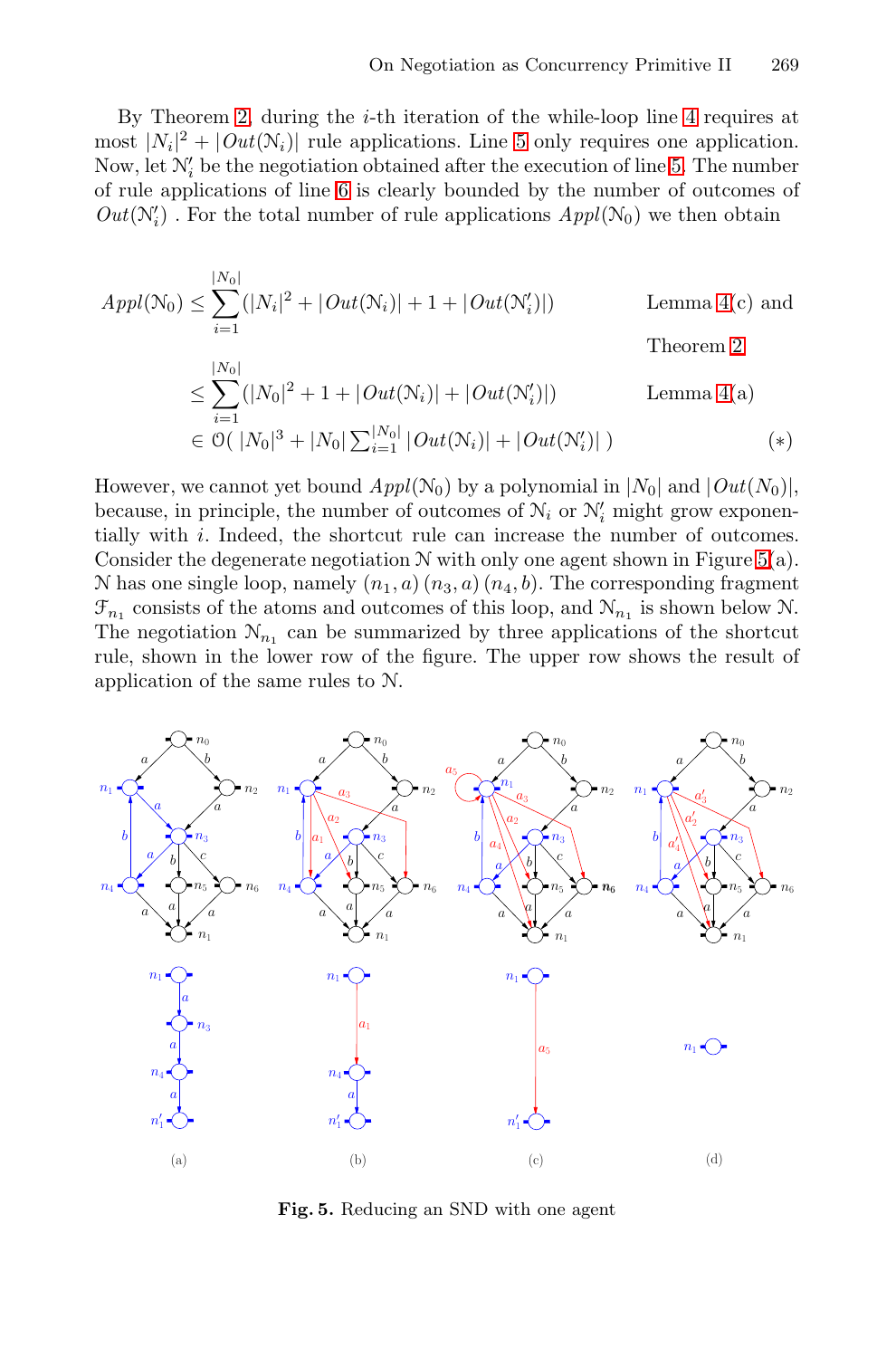<span id="page-12-0"></span>

**Fig. 6.** Exits of SNDs

The first application removes  $n_3$  from  $\mathcal{N}_{n_1}$  but not from  $\mathcal{N}_2$ , because  $n_3$  has more than one input arc in  $N$  (Figure 5(b)). Moreover, the rule adds three outcomes to N (outgoing arcs of  $n_1$ ). The second application removes  $n_4$  from  $\mathcal{N}_{n_1}$  but not from  $\mathcal{N}_2$ , and adds two new outcomes  $(n_1, a_4)$  and  $(n_1, a_5)$  (Figure 5(c)). The third application removes  $n'_1$  from  $\mathcal{N}_{n_1}$ ; in  $\mathcal N$  it is replaced by an application of the iteration rule, yielding the negotiation at the top of Figure 5(d), which has two outcomes more than the initial one.

To solve this problem we introduce *sources*, *targets* and *exits*.

## **5.1 Sources, Targets, and Exits**

**Definition 16.** Let  $N = (N, n_0, n_f, \mathcal{X})$  be a negotiation, and let  $(n, r)$  be an *outcome. The source of*  $(n,r)$  *is n.* The target *of*  $(n,r)$  *is the partial function*  $A \rightarrow N$  *that assigns to every party*  $a \in P_n$  *the atom*  $\mathfrak{X}(n, a, r)$ *, and is undefined for every*  $a \in A \setminus P_n$ *. The set of targets of N, d[eno](#page-12-0)ted by Ta(N), contains the targets of all outcomes of* N*.*

Consider the reduction process from  $N_i$  to  $N_{i+1}$ . It proceeds by applying to  $N_i$  the same sequence of rules that summarizes an acyclic negotiation  $N_s$ . This sequence progressively reduces the fragment  $\mathcal{F}_s$  until it consists of selfloops on the atom s, which can then be reduced by the iteration rule. However, the sequence also produces new outcomes of s that leave  $\mathcal{F}_s$ , and that become outcomes of  $N_{i+1}$  not present in  $N_i$ . Consider for instance Figure 6(a), which sketches an application of the shortcut rule. The outcome  $(n, r)$  unconditionally enables  $n'$ , whose outcome  $(n', r')$  makes the left agent leave  $\mathcal{F}_s$ . The target of  $(n, r'_f)$  assigns the agents of the negotiations to atoms  $n_1, n_2$  and  $n_3$ , respectively. This target is different from the targets of the other atoms in the figure.

We investigate the sources and targets of outcomes that leave  $\mathcal{F}_s$ . We call them *exits of*  $\mathcal{F}_s$ .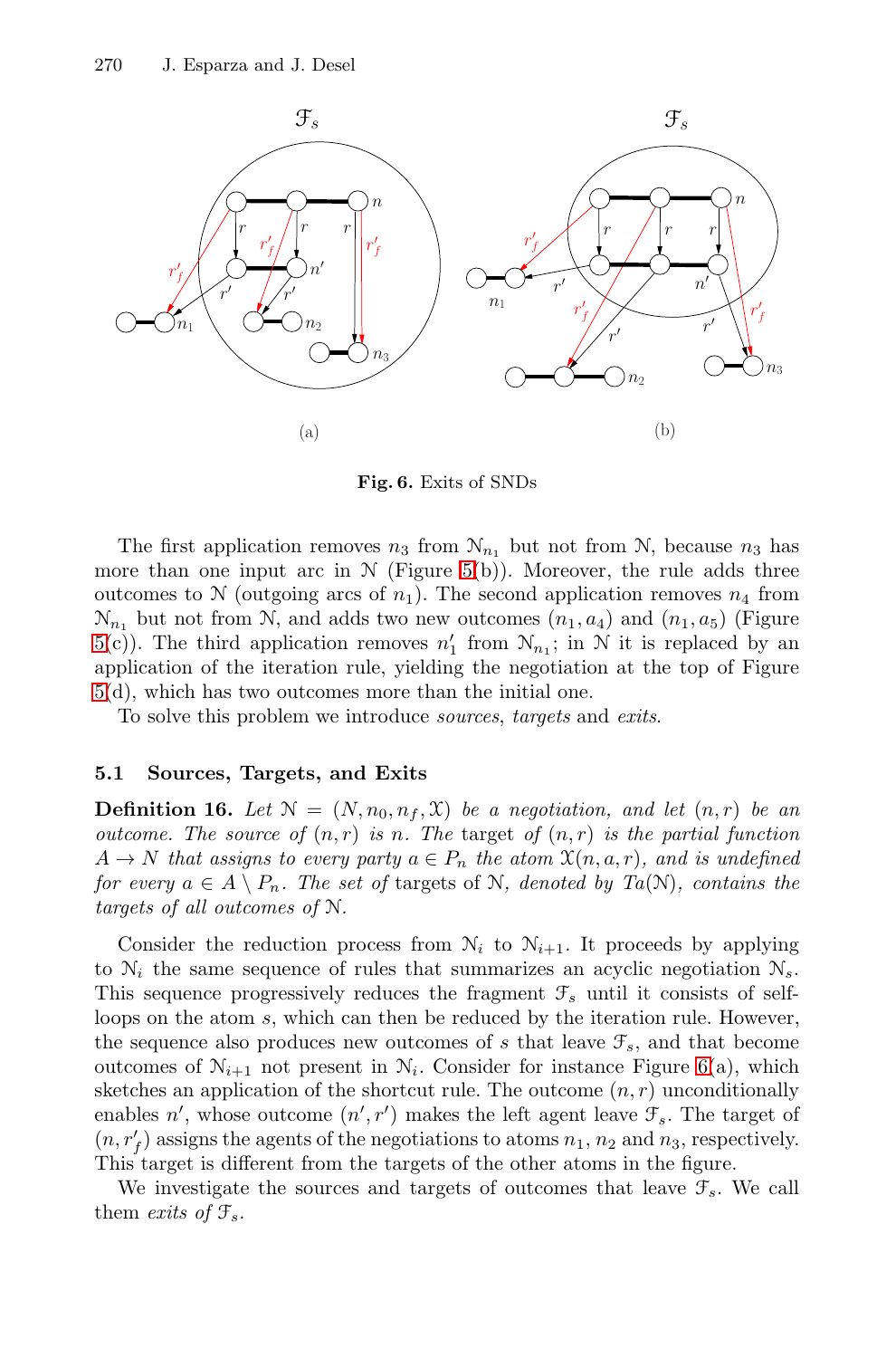**Definition 17.** *Let*  $\mathcal{F}_s$  *be a fragment of* N. An exit of  $\mathcal{F}_s$  *is an outcome*  $(n, r) \in$  $Out(N)$  *such that*  $n \in F_s$  *but*  $(n, r) \notin Out(\mathcal{F}_s)$ *.* 

The following lemma presents a key property of the exits of fragments of SDNs: the occurrence of an exit  $(n, r)$  of  $\mathcal{F}_s$  forces all agents of  $P_s$  to leave the fragment  $\mathcal{F}_s$ . In other words: all agents of  $P_s$  are parties of n, and the occurrence of  $(n, r)$  [d](#page-12-0)oes not lead any agent back to an atom of  $\mathcal{F}_s$ .

<span id="page-13-0"></span>**Lemma 5.** Let  $\mathcal{F}_s$  be a fragment of a SDN N, and let  $(e, r_e)$  be an exit of  $\mathfrak{F}_s$ . Then e has the same agents as s (i.e., e is also a synchonizer of  $\mathfrak{F}_s$ ), and  $\mathfrak{X}(e, a, r_e) \notin F_s$  *for every agent a of e.* 

*Proof.* See [8]. □

In particular, the situation of Figure  $6(a)$  cannot occur, and so in SDNs the correct picture for the application of the shorcut rule to exits is the one of Figure 6(b): the exit  $n'$  has the same agents as the synchronizer s. Moreover, the new target of  $(s, r'_f)$  equals the already existing target of  $(n', r')$ . So Lemma 5 leads to the following bound on the number of targets of  $N_i$ :

**Lemma 6.** *For every*  $1 \leq i \leq |N_0|$ *:*  $Ta(N_i) \subseteq Ta(N_0)$ *.* 

*Proof.* See [8]. □

We use this lemma to bound  $Out(N'_i)$ .

**Lemma 7.** *For every*  $1 \leq i \leq |N_0|$ :  $|Out(N'_i)| \in O(|N_0|^2 \cdot |Out(N_0)|)$ *.* 

*Proof.* We first give an upper bound for  $|Out(N_i)|$ . Since the merge rule cannot be applied to  $\mathcal{N}_i$ , no two outcomes [of](#page-10-1)  $\mathcal{N}_i$  have the same source and the same target, and so  $|Out(N_i)| \leq |N_i| \cdot |Ta(N_i)|$ .

By Lemma 6,  $|Out(N_i)| \leq |N_0| \cdot |Out(N_0)|$  $|Out(N_i)| \leq |N_0| \cdot |Out(N_0)|$  $|Out(N_i)| \leq |N_0| \cdot |Out(N_0)|$ .

Now we consider  $|Out(N'_i)|$ . Each outcome of  $Out(N'_i) \setminus Out(N_i)$  has some atom of  $\mathcal{F}_s$  as source, and is generated by some exit of  $\mathcal{F}_s$ . So the number of such outcomes is at most the product of the numbers of nodes of  $\mathcal{F}_s$  and the number of exits of  $\mathcal{F}_s$ . Since these numbers are bounded by  $|N_i|$  and  $|Out(\mathcal{N}_i)|$ respectively, we get  $|Out(N_i')| \leq |Out(N_i)| + |N_i| \cdot |Out(N_i)|$ . The result now follows from  $|Out(N_i)| \leq |N_0| \cdot |Out(N_0)|$  and Lemma 4(a).

Finally, combining (∗) and Lemma 7 we get

**Theorem 4.** *Let*  $\mathcal{N}_0$  *be an SDN. Then Appl*( $\mathcal{N}_0$ )  $\in \mathcal{O}(|N_0|^4 \cdot Out(\mathcal{N}_0))$ .

We conjecture that a more detailed complexity analysis can improve this bound to at least  $\mathcal{O}(|N_0|^3 \cdot Out(\mathcal{N}_0))$ , but this is beyond the scope of this paper.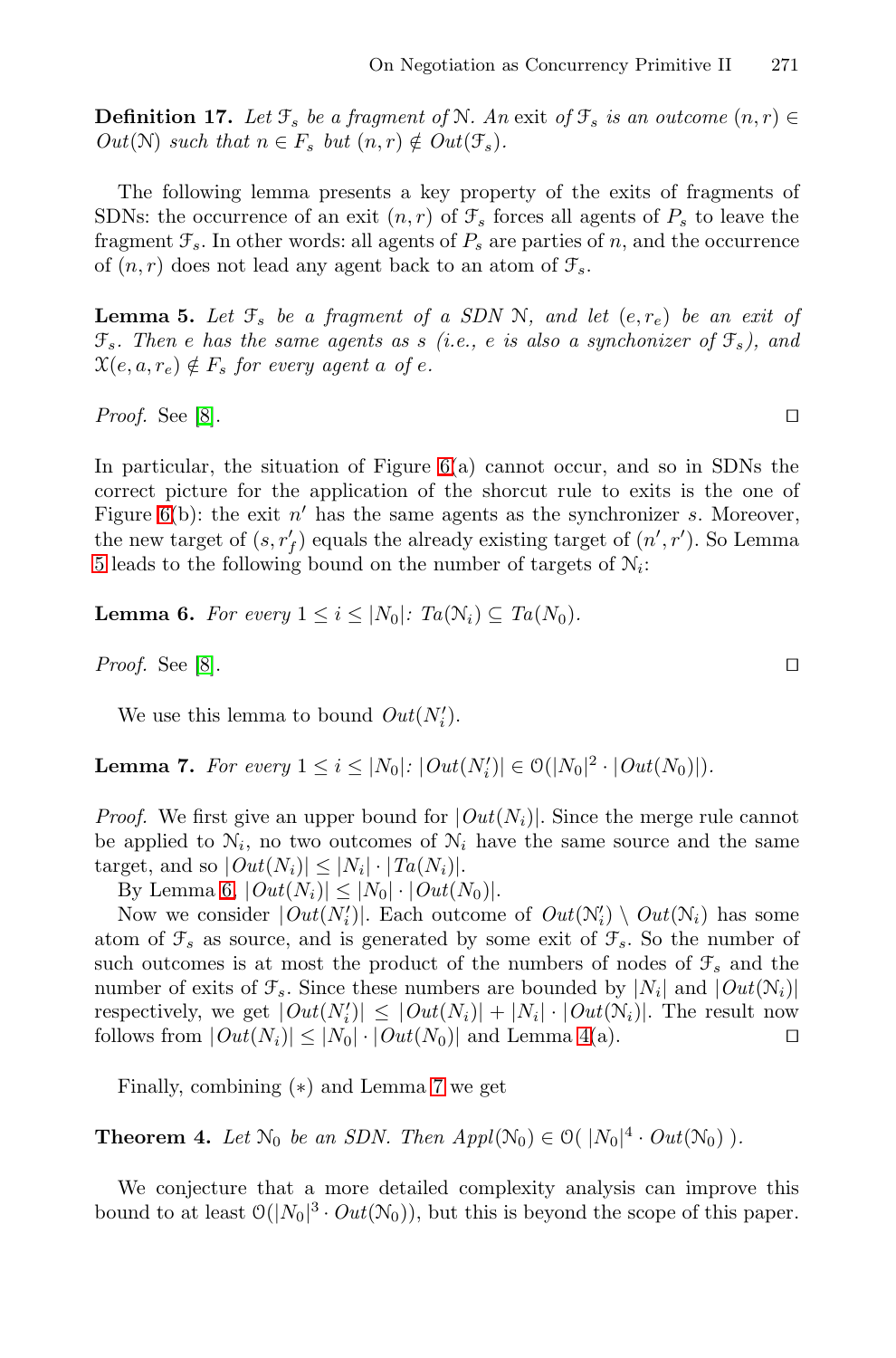# **6 Conclusions**

We have continued the analysis of negotiations started in [7]. We have provided a set of three reduction rules that can summarize all and only the sound deterministic negotiations. Moreover, the number of rule applications is polynomial in the size of th[e n](#page-15-2)egotiation.

<span id="page-14-3"></span><span id="page-14-2"></span>The completeness and polynomiality proofs turned out to be quite involved. At the same time, we think they provide interesting insights. In particular, the completeness proofs shows how in deterministic negotiations soundness requires to sync[hr](#page-14-5)[oni](#page-14-6)ze all agents at least once in every loop. It also shows that, intuitively, loops must be properly nested. Intuitively, sound deterministic negotiations are *necessarily* well structured, in the sense of structured programming.

Our rules generalize the rules used to transform finite automata into regular expressions by eliminating states [14]. Indeed, deterministic negotiations can be seen as a class of communicating deterministic automata, and thus our result becomes a generalization of Kleene's theorem to a concurrency model. In future work we plan to investigate the connection to other concurrent Kleene theorems in the literature like e.g. [9,10].

# <span id="page-14-1"></span>**References**

- <span id="page-14-0"></span>1. van der Aalst, W.M.P.: The application of Petri nets to workflow management. J. Circuits, Syst. and Comput. 08(01), 21–66 (1998)
- <span id="page-14-4"></span>2. Atdelzater, T., Atkins, E.M., Shin, K.G.: QoS negotiation in real-time systems and its application to automated flight control. IEEE Transactions on Computers 49(11), 1170–1183 (2000)
- <span id="page-14-5"></span>3. Berthelot, G.: Transformations and decompositions of nets. In: Brauer, W., Reisig, W., Rozenberg, G. (eds.) APN 1986. LNCS, vol. 254, pp. 359–376. Springer, Heidelberg (1987)
- <span id="page-14-6"></span>4. Chen, Y., Peng, Y., Finin, T., Labrou, Y., Cost, S., Chu, B., Sun, R., Wilhelm, B.: A negotiation-based multi-agent system for supply chain management. In: Proceedings of Agents 1999 Workshop on Agent Based Decision-Support for Managing the Internet-Enabled Supply-Chain, pp. 15–20 (1999)
- 5. Davis, R., Smith, R.G.: Negotiation as a metaphor for distributed problem solving. Artificial Intelligence 20(1), 63–109 (1983)
- 6. Desel, J., Esparza, J.: Free choice Petri nets. Cambridge University Press, New York (1995)
- 7. Esparza, J., Desel, J.: On negotiation as concurrency primitive. In: D'Argenio, P.R., Melgratti, H. (eds.) CONCUR 2013. LNCS, vol. 8052, pp. 440–454. Springer, Heidelberg (2013); (Extended version in arXiv:1307.2145)
- 8. Esparza, J., Desel, J.: On negotiation as concurrency primitive II: Deterministic cyclic negotiations. Technical report, Technische Universität München, Germany. Available via arxiv.org (2014)
- 9. Gastin, P., Petit, A., Zielonka, W.: An extension of Kleene's and Ochmanski's theorems to infinite traces. Theor. Comput. Sci. 125(2), 167–204 (1994)
- 10. Genest, B., Kuske, D., Muscholl, A.: A Kleene theorem and model checking algorithms for existentially bounded communicating automata. Inf. Comput. 204(6), 920–956 (2006)